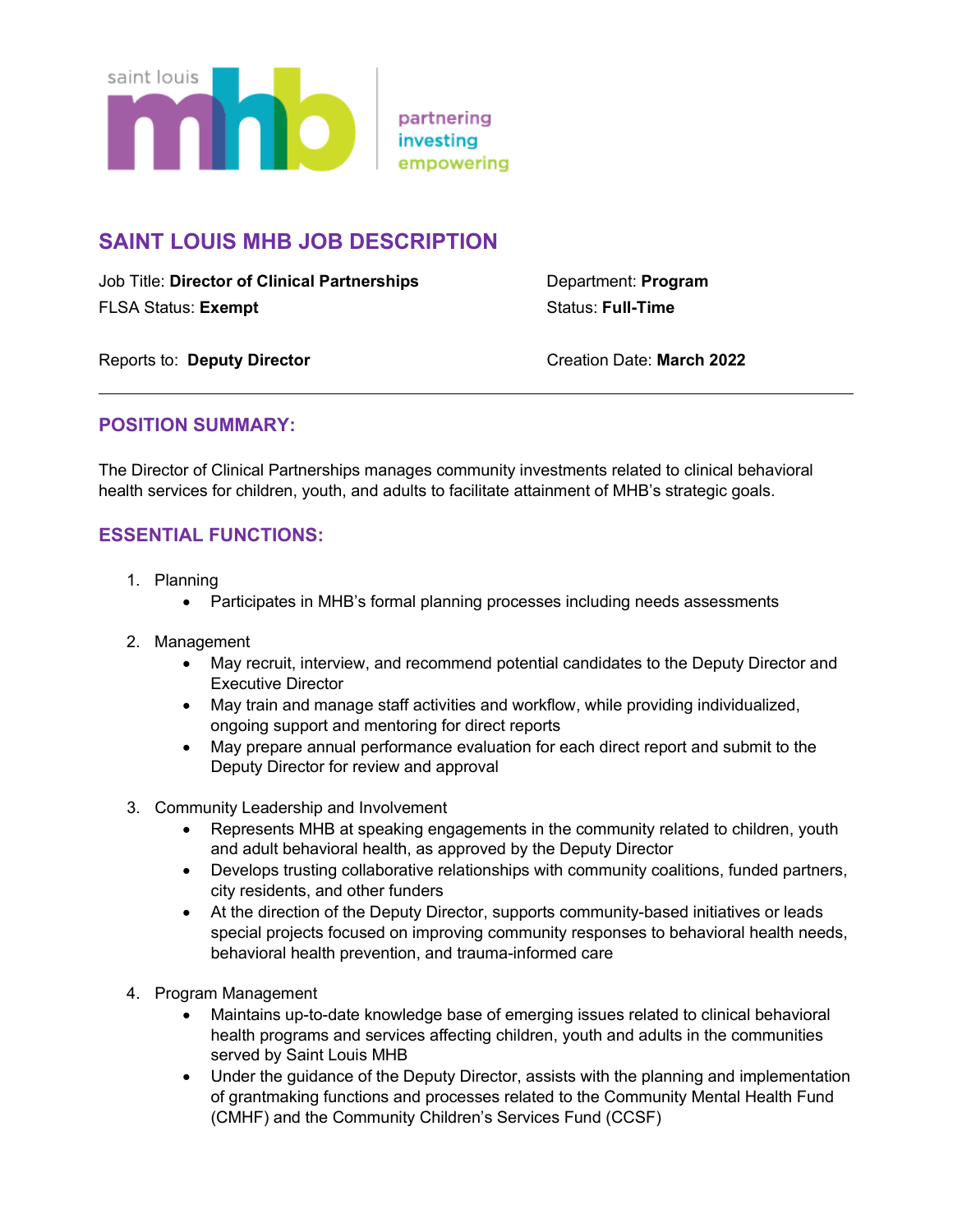- Provides training for MHB applicants and funded partners on the grantmaking process and outcome-based funding
- Provides application support for MHB applicants and funded partners
- Ensures all CMHF and CCSF funded partners providing clinical behavioral health services are monitored and reports any performance, financial management, or contract compliance issues to the Deputy Director
- Provides capacity building support to applicants, funded partners, and grassroots organizations through connection to resources and tools intended to help improve and/or expand services
- Engages in community groups and internal MHB activities which focus on building trust, transparency, and reducing the administrative burden for funded partners, while working to change the culture of grantmaking from transactional to transformational
- Identifies and addresses internal and external health equity and racial justice system inequities and works to foster systems change in community investment and grant making
- 5. Other duties as assigned by management

## **QUALIFICATIONS:**

- 1. Master's degree in social work, psychology, counseling, marriage and family therapy, or related field and a clinical mental health license required, plus at least 6 years' experience providing clinical behavioral health services to children and youth; preference for a clinician with experience providing clinical behavioral health services across the lifespan.
- 2. Preference for experience at a management level in an organization providing human services
- 3. Knowledge of human services delivery systems, grant making, and contracting process
- 4. History of working cooperatively and effectively with public officials and agency personnel
- 5. Exceptional written and verbal communication skills
- 6. Proficient in Microsoft Office, grant management, and other platforms
- 7. Commitment to health equity and racial justice
- 8. Objective decision maker that does not include personal preference or bias in decisions
- 9. Excellent judgment and ability to handle confidential information
- 10. Valid driver's license
- 11. Reliable transportation allowing travel between locations when required
- 12. Independently mobile in a variety of locations and settings